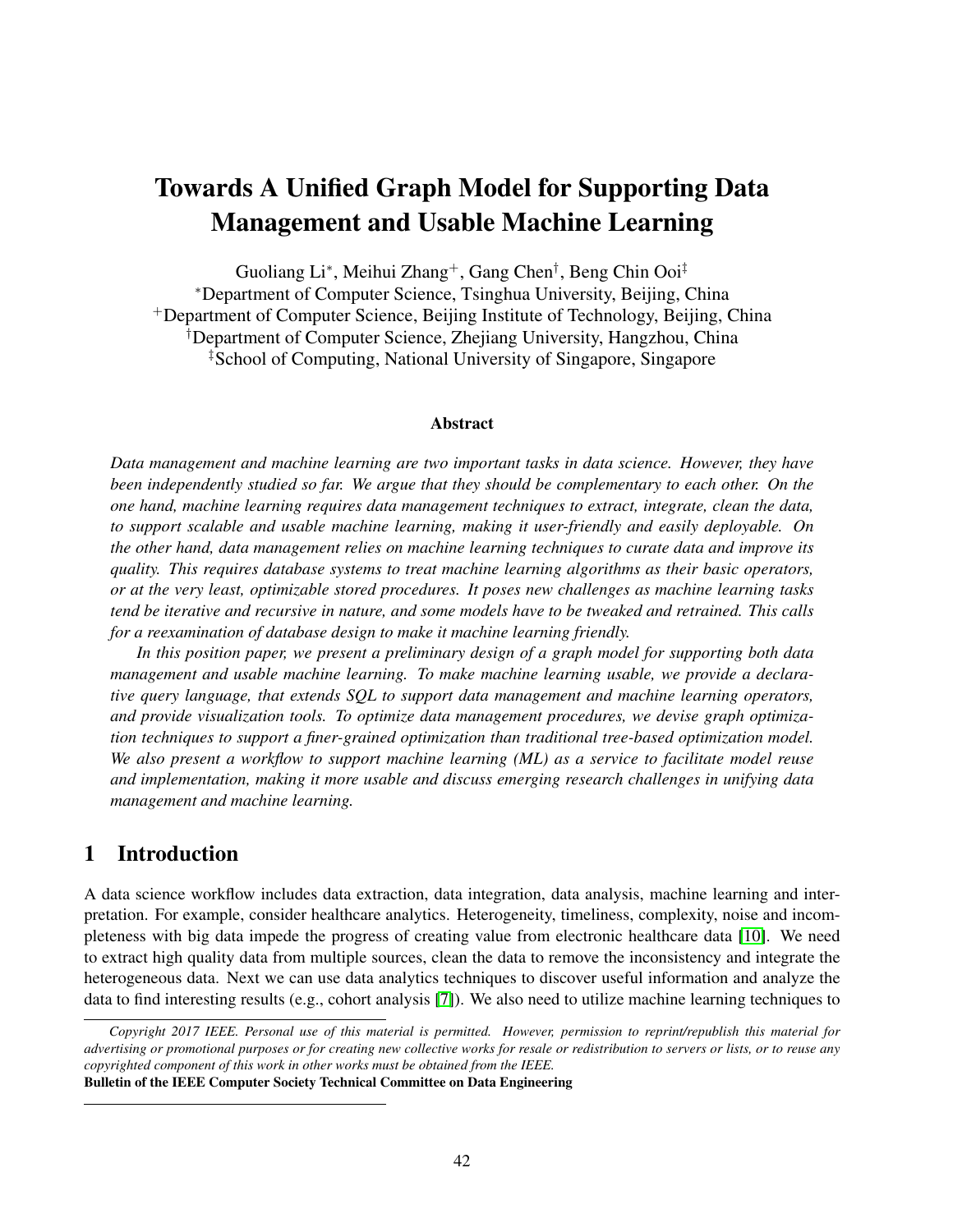learn important features and make decision (e.g., Readmission risk [\[25\]](#page-9-0)). Finally, we need to present the results in the medical context to enable users to better appreciate the findings.

The data science workflow (as shown in Figure [1\)](#page-2-0) contains both data management components (data extraction, data integration, data analysis) and machine learning component. However, data management and machine learning have been independently studied, be it in industry or academia, even though they are in fact complementary to each other. First, machine learning requires high quality data to guarantee learning results. Thus it needs data management techniques to extract, integrate and clean the data. Second, machine learning relies on data management techniques to enable scalable machine learning. It is widely recognized that machine learning is hard for users without machine learning background to use while database has been featured prominently and used as the underlying system in many applications. Thus machine learning should borrow ideas from the database to make machine-learning algorithms usable and easily deployable. Third, many data management components rely on machine learning techniques to improve the quality of data extraction and integration. For example, we can use machine learning to learn the features that play important roles in data integration. This calls for a new framework to support data management and machine learning simultaneously, and their interaction and dependency in big data analytics.

To address these problems, we propose a unified graph model for modeling both data management and machine learning. We use a graph to model relational data, where nodes are database tuples and edges are foreign key relationships between tuples. A graph can be used to model the unstructured data, semi-structured data and structured data together by linking the tuples in relational database, documents or objects in unstructured data and semi-structured data. More importantly, most machine learning algorithms work on graph. We can therefore use a unified graph model to support both data management and machine learning. Hence, we propose a graph-based framework that integrates data management and machine learning together, which (1) supports data extraction, data integration, data analysis, SQL queries, and machine learning simultaneously and (2) provide machine learning (ML) as a service such that users without machine learning background can easily use machine learning algorithms.

In summary, we cover the following in this position paper.

(1) We sketch a unified graph model to model unstructured data, semi-structured data, and structured data and can support both data management and machine learning.

(2) We propose a user-friendly interface for the users to use data management and machine learning. We provide a declarative query language that extends SQL to support data management and machine learning operators. We also provide visualization tools to assist users in using the machine learning algorithms.

(3) We devise graph optimization techniques to improve the performance, which provide a finer-grained optimization than traditional tree-based optimization model.

(4) We discuss design principles and the important components in providing machine learning as a service workflow.

(5) We discuss research challenges in unifying data management and machine learning.

### 2 A Unified Graph Model

**Graph Model.** A graph  $\mathcal{G} = (\mathcal{V}, \mathcal{E})$  includes a vertex set V and an edge set  $\mathcal{E}$ , where a vertex can be a database tuple, a document, or a user, and an edge is a relationship between two vertices, e.g., foreign key between tuples for structured data, hyperlink between documents for unstructured data, or friendship among users in semi-structured data (e.g., social networks).

**Graph Model for Relational Data.** Given a database D with multiple relation tables  $\mathcal{T}_1, \mathcal{T}_2, \cdots, \mathcal{T}_n$ , we can model the relational data as a graph, where each tuple is a vertex and there is an edge between two vertexes if their corresponding tuples have foreign key relationships  $[12, 14]$  $[12, 14]$ . Given a SQL query q, we find compact subtrees corresponding to the query from the graph as answers [\[14\]](#page-8-3) and the details will be discussed in Section [4.](#page-4-0)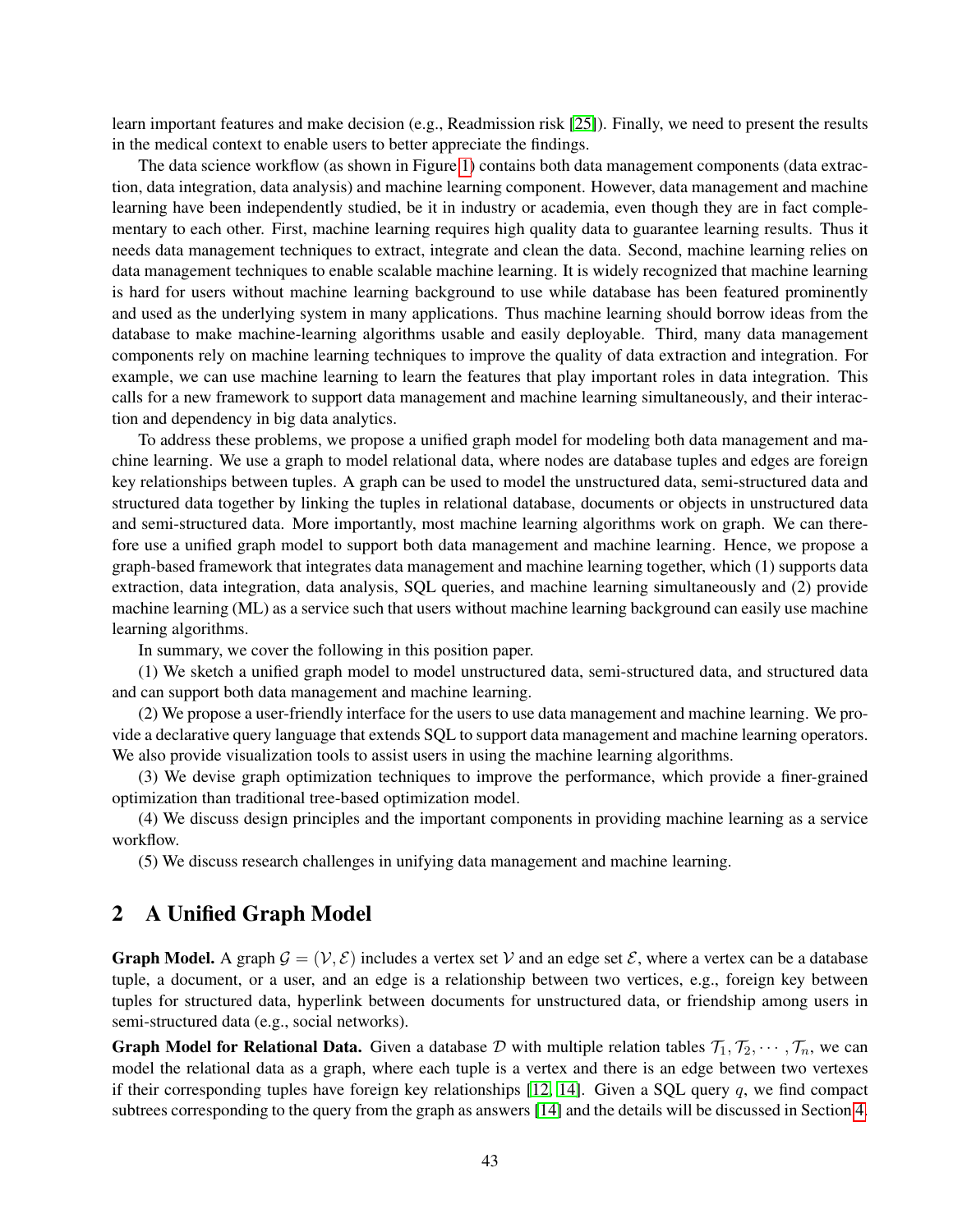

<span id="page-2-0"></span>Figure 1: Workflow of Data Science.

Graph Model for Heterogeneous Data. Given heterogeneous data consisting of structured data, semi-structured data and unstructured data, we can also use a unified graph model to represent them. For unstructured data, e.g., html documents, the vertexes are documents and the edges are hyperlinks between documents. For semistructured data, e.g., Facebook, the vertexes are users and the edges are friendships between users. We can also link the heterogeneous data together using the data extraction and integration techniques [\[4,](#page-8-4) [14\]](#page-8-3).

Data Extraction. Data extraction aims to extract entities from the data, including documents, lists, tables, etc. There are some variants of entity extraction. Firstly, given a dictionary of entities and a document, it aims to extract entities from the document that exactly or approximately match the predefined entities in the dictionary [\[13\]](#page-8-5). Secondly, given a document and entities in knowledge bases, it aims to link the entities in knowledge base to the entities in the document to address the entity ambiguity problem [\[19\]](#page-9-1). Thirdly, it utilizes rules to identify the entities, e.g., a person born in a city, a person with PhD from a university [\[20\]](#page-9-2). We can use data extraction techniques to extract entities, based on which we can integrate the heterogeneous data.

Data Integration. We can also link the structured data and unstructured data together and use a unified graph model to represent the data. There are several ways to link the data. First, we can use a similarity-based method [\[8\]](#page-8-6). If two objects from different sources have high similarity, we can link them together. Second, we can use crowd-based method to link the data [\[3\]](#page-8-7). Given two data from different sources, we ask the crowd to label whether they can be linked. Since crowdsourcing is not free, it is expensive to ask the crowd to check every pair of data and we can use some reasoning techniques to reduce the crowd cost, e.g., transitivity. Third, we can use a knowledge-based method to link the data. We map the data from different sources to entities in knowledge bases and the data mapped to the same entity can be linked [\[11\]](#page-8-8).

Graph Model for Machine Learning. Most machine learning algorithms adopt a graph model, e.g., PageRank, probabilistic graphical model, neural network, etc.

To summarize, we can utilize a unified graph to model heterogeneous data which can support both data management (including SQL queries, data extraction, data integration) and machine learning (any graph based learning algorithms).

# 3 A Versatile Graph Framework

We propose a versatile graph framework to support both data management and machine learning simultaneously with a user-friendly interface.

Query Interace. A natural challenge is to utilize the same query interface to support both data management and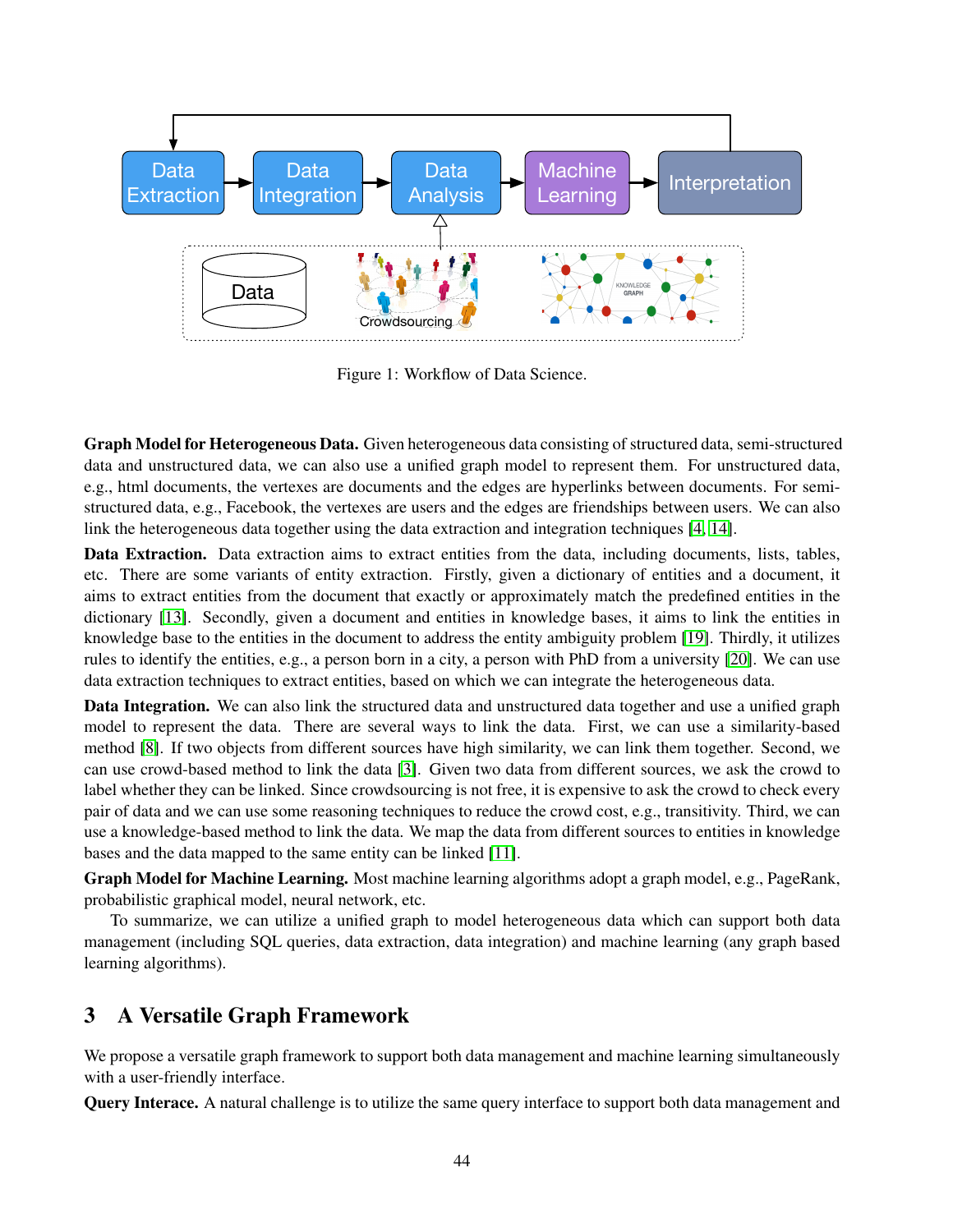

Figure 2: A Unified Graph Model and System.

machine learning. We aim to support two types of query interfaces: declarative query language and visualization tools. The declarative query language extends traditional SQL to support data analysis and machine learning. For example, we can use UDF to support machine learning. We can also add native keywords into declarative query language to enable in-core optimization. Thus users only need to specify what they want to obtain but do not need to know how to get the result. Our framework supports both of the two cases. To support the second case, we need to abstract the machine learning operators, e.g., regression, clustering, classification, correlation. Then our framework supports all the database operators, e.g., selection, join, group, sort, top-k, and machine learning operators, e.g., clustering, classification, correlation, regression, etc. The visualization tool can help users to better understand the data and can also use visualization charts as examples (e.g., line charts, bar charts, pie charts) to provide users with instant feedback, and the framework can automatically compute similar trends or results. More importantly, users can utilize visualization tools, e.g., adding or deleting an attribute like tableau, to visualize the data. Our framework can also automatically analyze the data and suggest the visualization charts. Since the data and features are very complicated, we need to utilize the machine learning techniques to learn the features, decide which charts are interesting and which charts are better than others.

Graph Query Plan. Based on the graph query, we generate a graph query plan. We use a workflow to represent the query plan, which includes multiple query operators (including data management and machine learning operators) and the query operators have some relationships (e.g., precedence order, dependency, decision relation). A straightforward method directly generates the physical plan, executes each query operators based on the relationships, and executes the physical plan without optimization. Note that it is important to select a good query plan to improve the performance and scalability.

Graph Optimization. Traditional database system employs a tree-based optimization model. It employs a table-level coarse-grained optimization, which selects an optimized table-level join order to execute the query. The motivation is to reduce the random access in disk-based setting. However a table-level join order may not be optimal, because different tuples may have different optimal join orders. In disk-based setting, it is hard to get the optimal order for different tuples. However, in memory setting, we have an opportunity to attempt more effective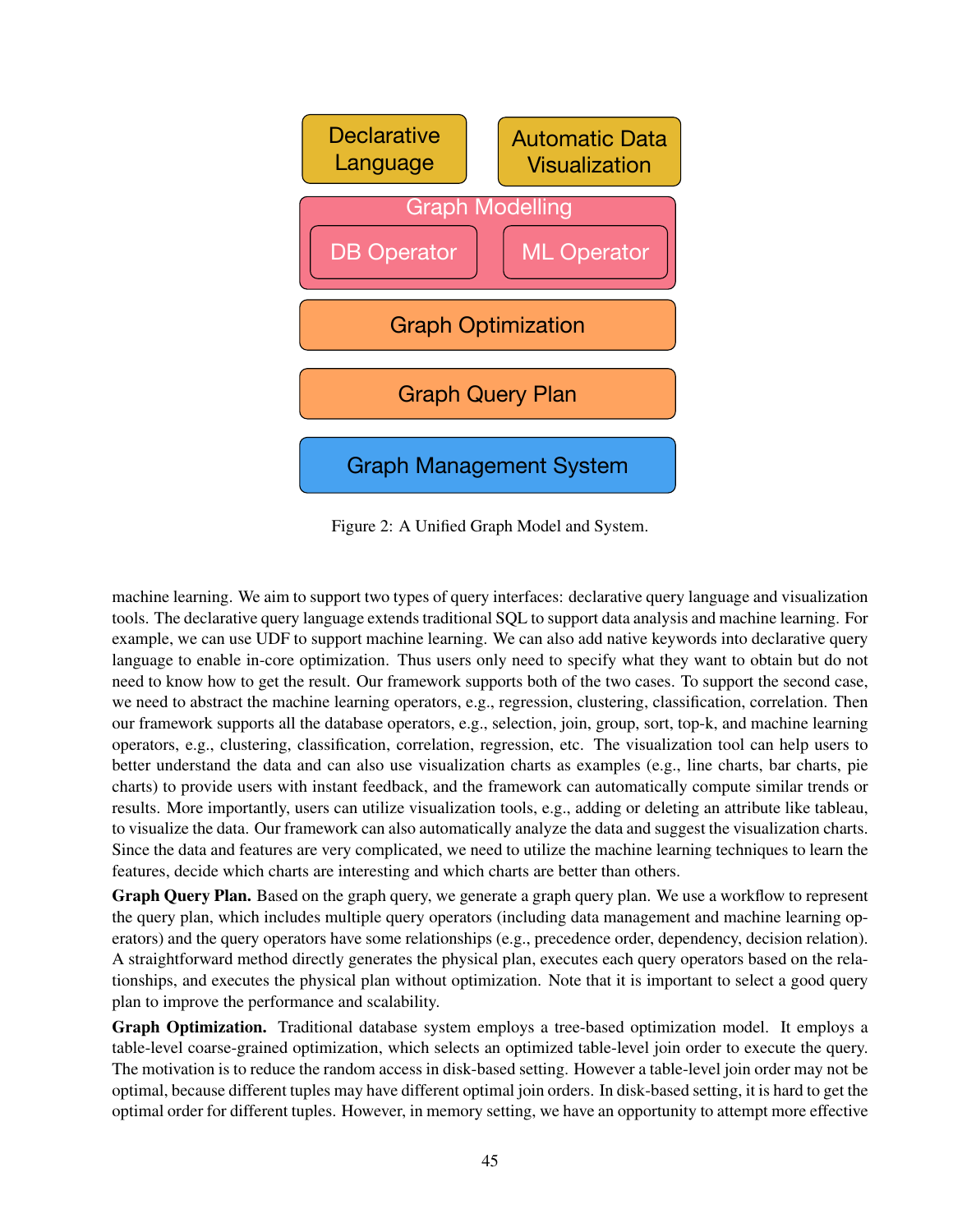

<span id="page-4-1"></span>Figure 3: A Graph-Based Optimization Model.

optimizations. To address this problem, we propose a fine-grained tuple-level optimization model, which can find the best order for different tuples (see Section [4\)](#page-4-0). We can also provide graph optimization techniques for other operations.

Graph Management System. There are many graph systems to support graph-based query processing, including disk-based graph systems, in-memory graph systems, and distributed graph systems [\[6,](#page-8-9) [5,](#page-8-10) [9,](#page-8-11) [18,](#page-9-3) [6,](#page-8-9) [24\]](#page-9-4). Disk-based systems optimize the model to reduce random access. In-memory graph systems utilize the transaction techniques to guarantee high parallelism. Distributed graph systems include synchronized model and asynchronized model, where the former has straggler and imbalance problem while the latter is hard to implement. Our framework should support any graph management system and we focus on automatic suggestion of the best graph execution paths to support different applications.

### <span id="page-4-0"></span>4 Fine-Grained Graph Processing Model

Given a SQL query, we utilize the graph to directly find the answers of the SQL query. We first consider a simple case that the tables are joined by a chain structure, i.e., each table is joined with at most two other tables and there is no cycle. There are some other join structures, e.g., star join structure and graph join with cycles, while will be discussed later [\[12\]](#page-8-2).) Suppose there are  $x$  join predicates in the SQL. The answers of such SQL query are chains of the graph with  $x$  edges.

For example, consider four tables,  $R, S, T, V$  in Figure [3](#page-4-1) and each table has five tuples. The tuples are connected based on foreign keys. Consider a SQL query with 3 join predicates to join the four tables, e.g., Select  $\star$  from R, S, T, V where  $R.A = S.A$ ,  $S.B = T.B$  and  $T.C = V.C$ . The answers of the SQL query are chains in the graph that contain 3 edges and 4 tuples such that the tuples are from different tables. Traditional database systems employ a tree-based optimization model, possibly due to the disk-based optimization requirement. The tree-based optimization model employs a coarse-grained optimization and selects the best table-level join order. For example, the tree model first checks the join predicates between the first two tables and then joins with the third and the fourth tables. The cost of the tree based model is 28. Obviously we can select different best orders for different tuples. For example, we only need to check  $s_4$ ,  $t_4$  and  $r_5$ ,  $s_5$ ,  $t_5$ ,  $v_4$ . The cost is only 6. Thus the graph-based optimization order has much lower cost and can provide finer-grained optimizations.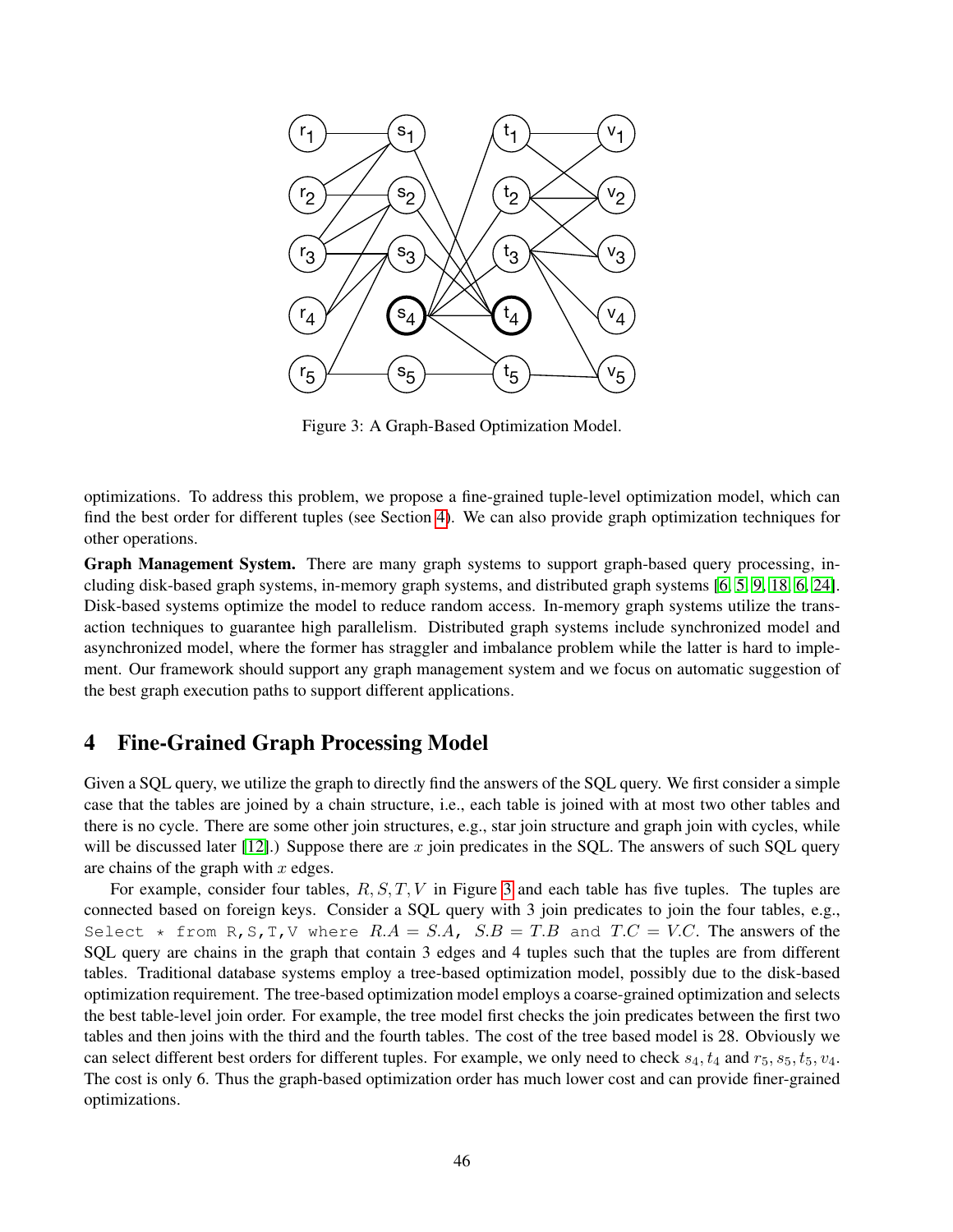Graph-Based Optimization Techniques. We can first partition the graph into multiple disjoint connected components. The vertexes in different components cannot form a result. Then we can compute answers from each connected component. We assign each vertex in the graph with a pruning power, i.e., if the vertex is checked, how many tuples will be pruned. For example, the pruning power of  $s<sub>4</sub>$  is 8 and the pruning power of  $t_4$  is also 8. Thus we can first check  $s_4$  and  $t_4$ . Then we can prune  $r_1, r_2, r_3, r_4, t_1, t_2, t_3, t_4, s_1, s_2, s_3, s_4$ ,  $v_1, v_2, v_3, v_4$ . Then we can get only one result  $(r_4, s_5, t_5, v_5)$ .

Next we consider other join structures of queries.

Tree Join Structure. The tables are joined by a tree structure and there is no cycle. We can transform it into a chain structure as follows. We first find the longest chain in the tree. Suppose the chain is  $T_1, T_2, \cdots, T_x$ . Then for each vertex  $T_i$  on the chain, which (indirectly) connects other vertices  $T'_1, T'_2, \cdots, T'_y$  that are not on the chain, we insert these vertices into the chain using a recursive algorithm. If these vertices are on a chain, i.e.,  $T_i, T'_1, T'_2, \cdots, T'_y$ , then we insert them into the chain by replacing  $T_i$  with  $T_i, T'_1, T'_2, \cdots, T'_{y-1}, T'_y, T'_{y-1},$  $\cdots$ ,  $T_i$ . If these vertices are not on a chain, we find the longest chain and insert other vertices not on the chain into this chain using the above method. In this way, we can transform a tree join structure to a chain structure. Note that the resulting chain has some duplicated tables. Hence, joining those tables may result in invalid join tuples (e.g., a join tuple that uses one tuple in the first copy of  $T_i$ , and a different tuple in the second copy of  $T_i$ ). We need to remove those invalid join tuples.

Graph Join Structure. The tables are joined by a graph structure, i.e., there exist cycles in the join structure. We can transform it into a tree structure. For example, given a cycle  $(T_1, T_2, \dots, T_x, T_1)$ , we can break the cycle by inserting a new vertex  $T'_1$  and replacing it with  $T_1$ . Thus we can transform a cycle to a tree structure, by first finding a spanning tree of the graph using breadth first search, and breaking all non-tree edges.

In summary, given a graph query, a SQL query, a machine learning query, we can use a unified graph model and system to answer the query efficiently. However there are still many open problems in this unified graph based query optimization.

(1) How to build efficient indexes to support various SQL and machine learning queries?

(2) How to support both transactions in data management components and data analytics in machine learning component simultaneously?

(3) How to support concurrency control?

(4) How to support iterative processing?

#### 5 ML As A Service

In 1970s, database was proposed to manage a collection of data. Database has been widely accepted and deployed in many applications because it is easy to use due to its user-friendly declarative query language. In 1990s, search engine was proposed to help Internet users to explore web data, which is also widely used by lay users. Although machine learning is very hot in recent years (every vertical domains claim that they want to use machine learning to improve the performance) and several machine learning systems have been deployed [\[17,](#page-9-5) [22,](#page-9-6) [21,](#page-9-7) [1,](#page-8-12) [16,](#page-9-8) [23\]](#page-9-9), it is still not widely used by non-machine-learning users, because (1) machine learning requires users to understand the underlying model; (2) machine learning requires experts to tune the model to learn the parameters; (3) there is no user-friendly query interface for users to use machine learning; (4) some machine learning algorithms are not easy to explain and users may not appreciate the learning results that are hard to interpret. Stanford also launches a project DAWN on providing infrastructures for machine learning [\[2\]](#page-8-13). Different from DAWN, we focus on providing machine learning as a service, which enables ordinary users adopt the machine learning techniques and easily deploy machine learning applications.

Next we shall outline the design requirements.

(1) Scalability. The framework should scale up/out well and scale on volume and dimensionality.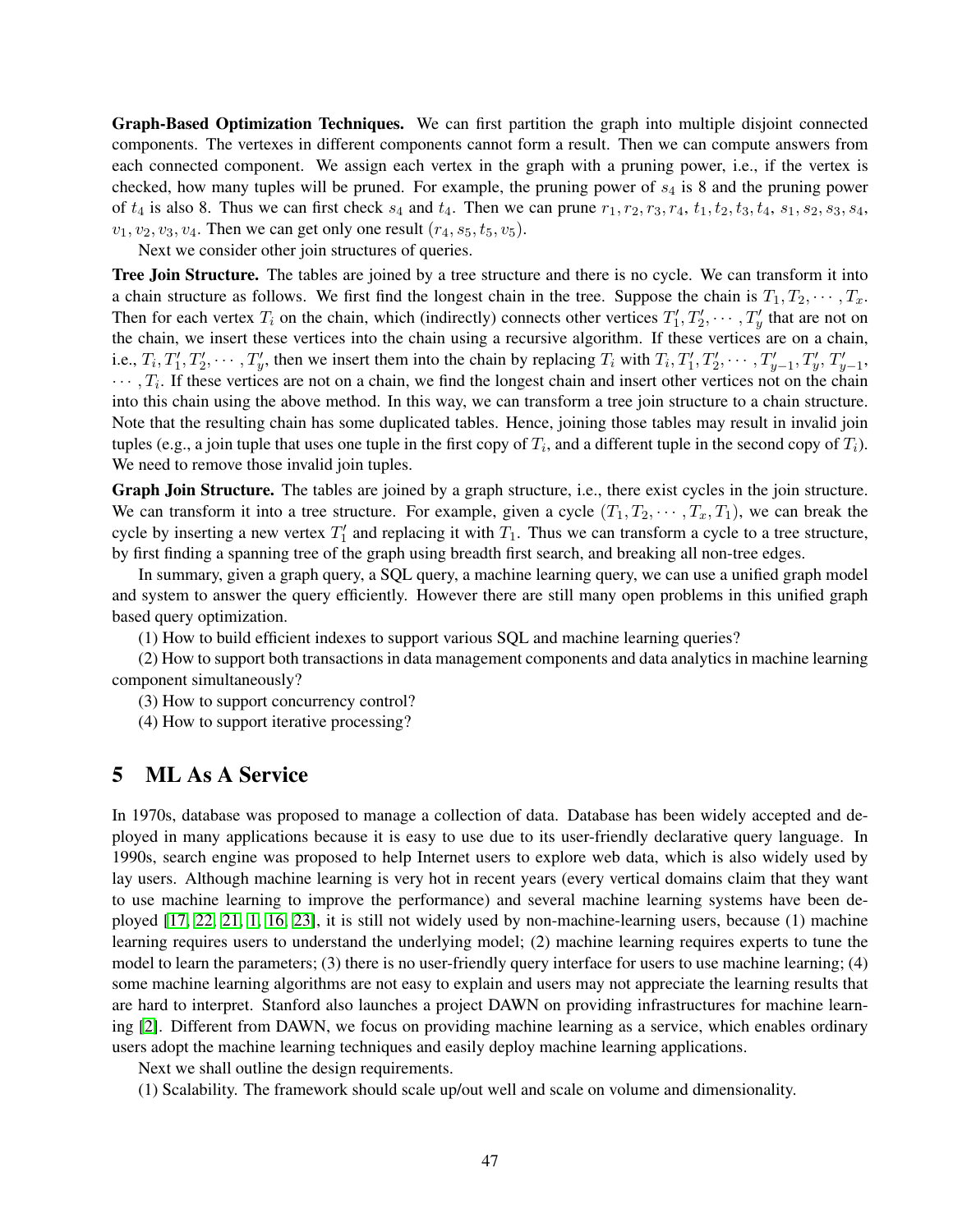

<span id="page-6-0"></span>Figure 4: ML as a service

(2) Efficiency. The framework should have low latency and high throughput and we also need to balance the workload.

(3) Reliability. The framework can easily recover for data/machine/network failures.

(4) Flexibility. The framework can support various learning applications.

(5) Usability. The framework should be easy to use for any users. We need to have good abstraction and programming model.

Based on these five factors, we design a new graph-based framework to support ML as a service (as shown in Figure [4\)](#page-6-0).

Encapsulated Operators. We need to encapsulate the machine learning operators so that ordinary users can easily use the operators to accomplish machine learning tasks. For each operator, we also encapsulate multiple algorithms to support the operator. Note that the algorithms are transparent to the end users. For example, we encapsulate clustering, classification, and regression operators. For clustering, we encapsulate multiple clustering algorithms, e.g., K-means, density-based clustering, hierarchical clustering, etc. The users can utilize a single operator or multiple operators to support various applications.

ML Workflow. Each ML operator can support some simple applications (e.g., clustering), and there are some complex applications that require multiple operators (e.g., healthcare). Thus we need to design a model to support applications with multiple operators. We can use a machine learning workflow to describe the model, where each node is an operator and each directed edge is a relationship between two operators. Then we can optimize a machine learning query based on the workflow. (1) We can select the appropriate algorithm for each operator for different applications. (2) We can change the order of two operators to optimize the workflow. (3) We can optimize the structure of the workflow. We can also devise cost-based model and rule-based model to optimize the ML workflow.

Parameter Learning. Machine learning algorithms contain many parameters that significantly affect the performance. Thus it is important to get good parameter values in different applications. However it is tedious and complicated to tune the parameters and therefore, experts are required to be involved to tune the parameters. This is an important reason why users without machine learning background are hard to use the ML algorithms.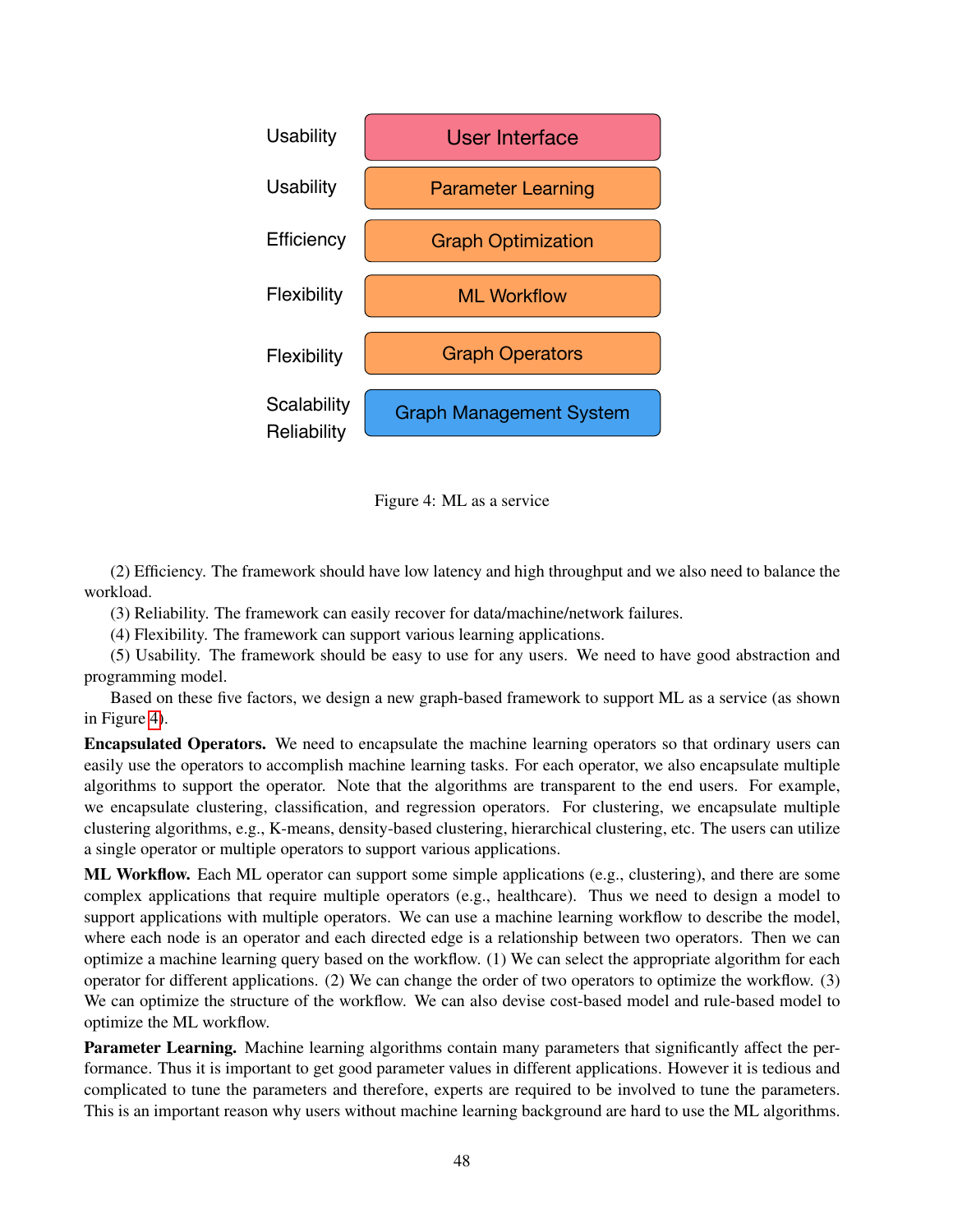Thus it is important to automatically learn the parameter values. In addition, it is important to automate the discovery of data transformation and automatically discover the data drift.

Human-in-the-loop Machine Learning. Machine learning requires to use high-quality labelled data to learn the results. However it is hard to use purely machine learning algorithms. Thus we propose human-in-the-loop machine learning, which utilizes both crowdsourcing and experts to improve machine learning [\[15\]](#page-9-10). We use crowd workers to provide high quality labelled data. We can ask the experts to guide the feature selection and parameter learning. Most importantly, we can use active learning techniques to decide when/where to use crowd and when/where to use experts.

# 6 Research Challenges

Explainable Machine Learning. Most existing machine-learning algorithms function like blackbox and the learning results are not easy to explain, e.g., SVM. As many applications and users require to understand the results to make decision, they require the algorithms to be explainable. For example, in healthcare analytics, the doctors should be convinced why machine-learning results are meaningful and applicable. Thus we require to design explainable techniques to help users better understand machine learning algorithms. We can utilize visualization techniques to visualize the learning process and results. We can also deign new explainable machine learning models.

End-to-end Learning and Deployment. It is expensive to learn the machine learning model and tune the parameters. It is rather hard to deploy the machine learning system for users without machine learning background. Thus it requires to build end-to-end systems that automatically learn the model, tune the parameters, and deploy the system for various applications. The system can also adapt to various domains and involves manual intervention as little as possible.

Incremental Machine Learning. In many applications, machine learning employs a standalone model, which loads the data outside the repository and runs the model out-of-core. However if the data is updated, the method needs to reload the data and run the model from scratch. Obviously this method is not efficient. Thus it calls for incremental learning model that utilizes the original model and the updated data to learn the new model without needing to relearn the model.

Machine Learning on New Hardware. With the development of new hardware, e.g., NVM, GPU, FPGA, RDMA, these new hardware pose new challenges in data management and machine learning. Thus we require to design new techniques and utilize the features of new hardware inherently to improve the performance and scalability of machine learning algorithms. We need to extend the graph model, graph algorithms and graph system to support the new hardware, and devise device-aware optimization techniques.

Graph Processing. Distributed graph processing has straggler and imbalance problems, and we have to design more efficient graph management systems and optimization techniques. Moreover, existing systems focus on iteration graph processing applications, they are expensive for some non-iterative graph applications, e.g., computing shortest path. Thus we need to design new efficient graph systems and framework to support general graph queries.

Machine Learning for Data Integration. We can use machine learning techniques to facilitate data integration. For example, we can use deep learning and embedding techniques to find candidate matching entity/column pairs in data integration. We can also use active learning techniques to reduce the monetary cost. There are two big challenges in using machine learning techniques. The first is to find a large training data to feed the machine learning algorithms. The second is to design new machine learning models for data integration.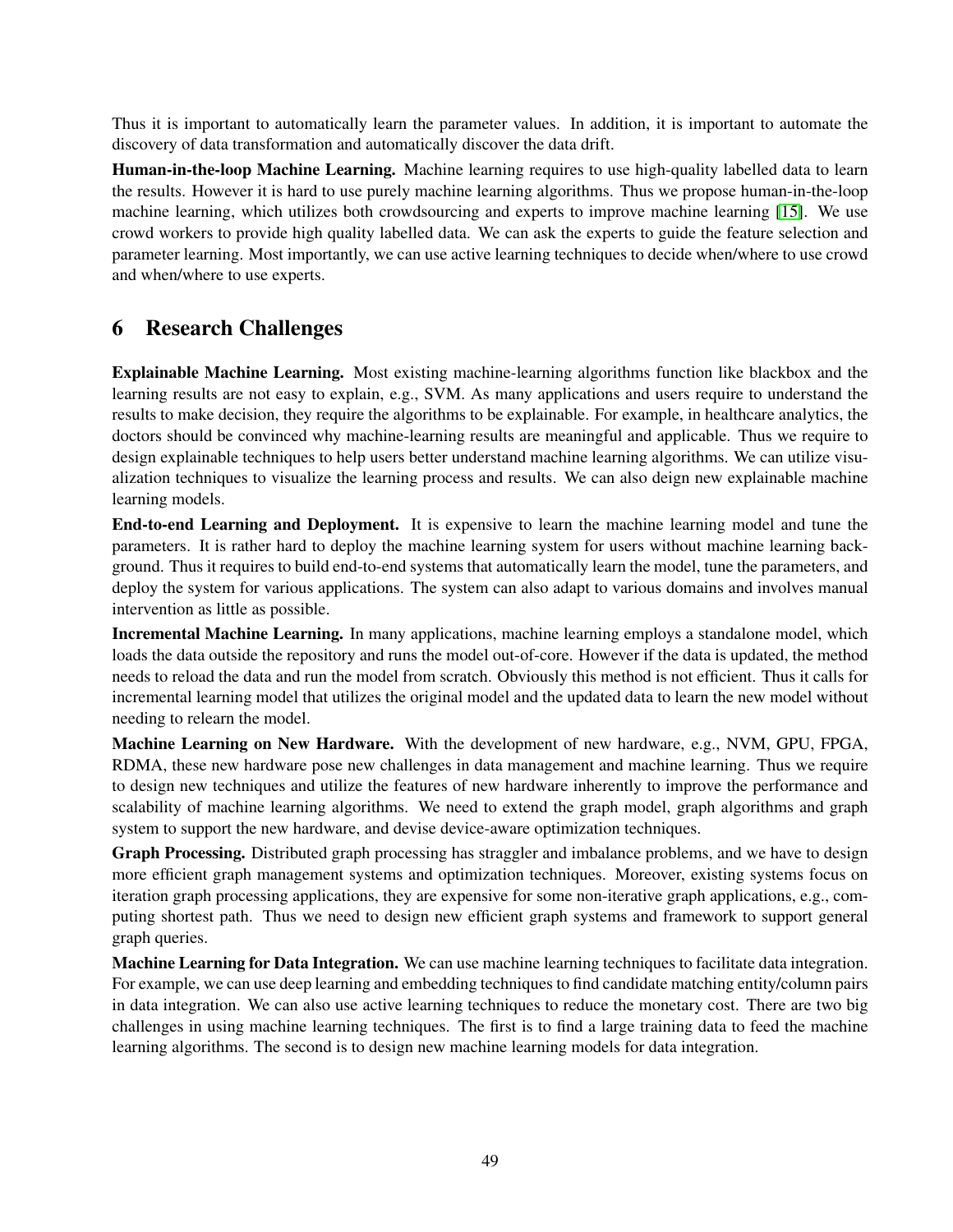#### 7 Conclusion

In this position paper, we sketched a unified graph model for supporting both data management and machine learning. We proposed to provide a user-friendly interface for users to easily use data management and machine learning. We outlined graph-based optimization techniques to improve the performance, which provides a finergrained optimization than traditional tree-based optimization model. We discussed machine learning as a service and presented a ML workflow with the aim of achieving high flexibility. We discussed emerging research challenges in unifying data management and machine learning.

#### References

- <span id="page-8-12"></span>[1] M. Abadi, P. Barham, J. Chen, Z. Chen, A. Davis, J. Dean, M. Devin, S. Ghemawat, G. Irving, M. Isard, et al. Tensorflow: A system for large-scale machine learning. In *OSDI*, volume 16, pages 265–283, 2016.
- <span id="page-8-13"></span>[2] P. Bailis, K. Olukotun, C. Ré, and M. Zaharia. Infrastructure for usable machine learning: The stanford DAWN project. *CoRR*, abs/1705.07538, 2017.
- <span id="page-8-7"></span>[3] C. Chai, G. Li, J. Li, D. Deng, and J. Feng. Cost-effective crowdsourced entity resolution: A partial-order approach. In *SIGMOD*, pages 969–984, 2016.
- <span id="page-8-4"></span>[4] D. Deng, G. Li, J. Feng, Y. Duan, and Z. Gong. A unified framework for approximate dictionary-based entity extraction. *VLDB J.*, 24(1):143–167, 2015.
- <span id="page-8-10"></span>[5] J. E. Gonzalez, Y. Low, H. Gu, D. Bickson, and C. Guestrin. Powergraph: Distributed graph-parallel computation on natural graphs. In *OSDI*, pages 17–30, 2012.
- <span id="page-8-9"></span>[6] J. E. Gonzalez, R. S. Xin, A. Dave, D. Crankshaw, M. J. Franklin, and I. Stoica. Graphx: Graph processing in a distributed dataflow framework. In *OSDI*, pages 599–613, 2014.
- <span id="page-8-1"></span>[7] D. Jiang, Q. Cai, G. Chen, H. V. Jagadish, B. C. Ooi, K. Tan, and A. K. H. Tung. Cohort query processing. *PVLDB*, 10(1):1–12, 2016.
- <span id="page-8-6"></span>[8] Y. Jiang, G. Li, J. Feng, and W. Li. String similarity joins: An experimental evaluation. *PVLDB*, 7(8):625– 636, 2014.
- <span id="page-8-11"></span>[9] A. Kyrola, G. E. Blelloch, and C. Guestrin. Graphchi: Large-scale graph computation on just a PC. In *OSDI*, pages 31–46, 2012.
- <span id="page-8-0"></span>[10] C. Lee, Z. Luo, K. Y. Ngiam, M. Zhang, K. Zheng, G. Chen, B. C. Ooi, and W. L. J. Yip. Big healthcare data analytics: Challenges and applications. In *Handbook of Large-Scale Distributed Computing in Smart Healthcare*, pages 11–41. Springer, 2017.
- <span id="page-8-8"></span>[11] G. Li. Human-in-the-loop data integration. *PVLDB*, 10(12):2006–2017, 2017.
- <span id="page-8-2"></span>[12] G. Li, C. Chai, J. Fan, X. Weng, J. Li, Y. Zheng, Y. Li, X. Yu, X. Zhang, and H. Yuan. CDB: optimizing queries with crowd-based selections and joins. In *SIGMOD*, pages 1463–1478, 2017.
- <span id="page-8-5"></span>[13] G. Li, D. Deng, and J. Feng. Faerie: efficient filtering algorithms for approximate dictionary-based entity extraction. In *SIGMOD*, pages 529–540, 2011.
- <span id="page-8-3"></span>[14] G. Li, B. C. Ooi, J. Feng, J. Wang, and L. Zhou. EASE: an effective 3-in-1 keyword search method for unstructured, semi-structured and structured data. In *SIGMOD*, pages 903–914, 2008.